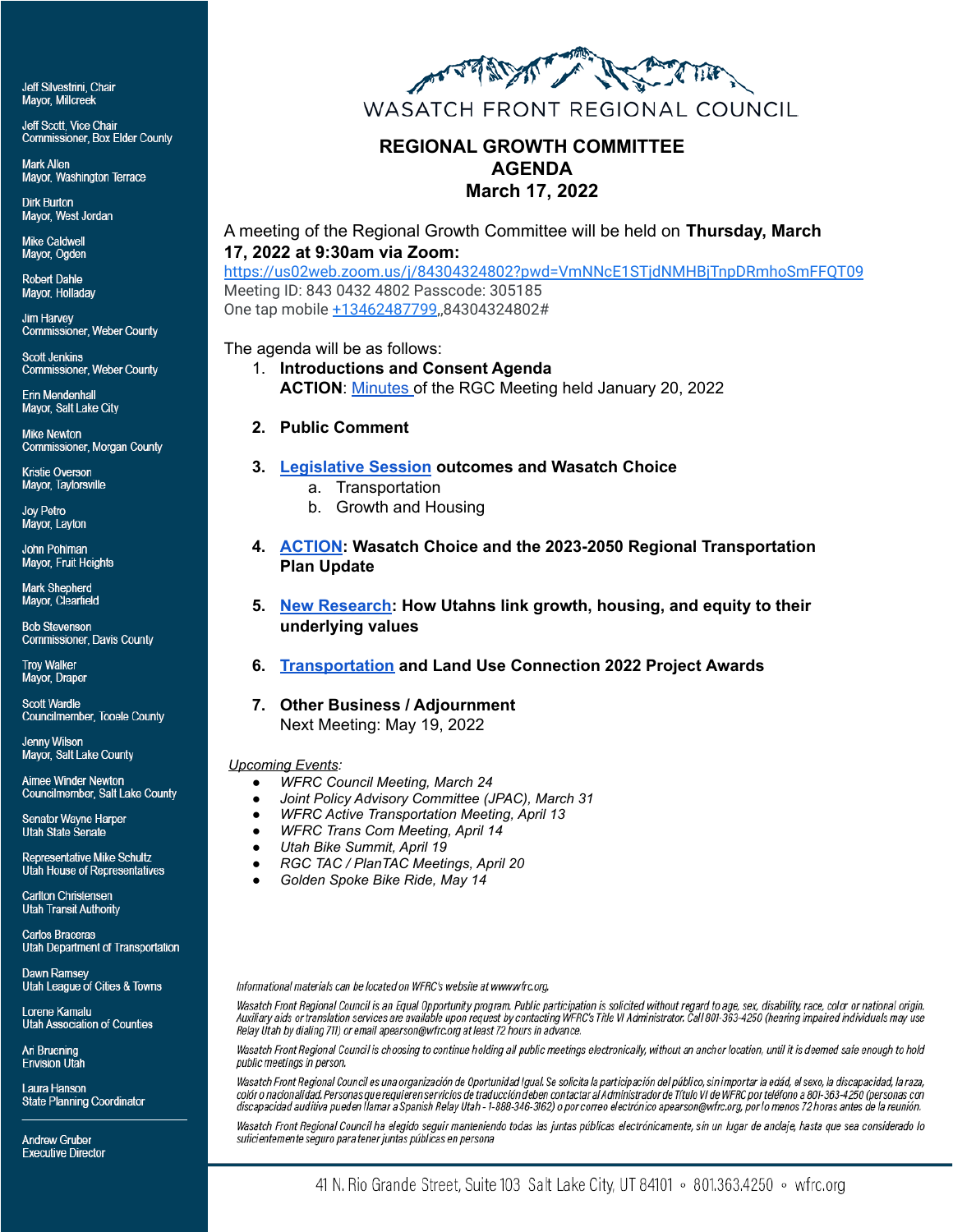

## **DRAFT MINUTES Regional Growth Committee**

January 20, 2022

A meeting was held on Thursday, January 20, 2022, via Zoom connection, due to the safety restrictions put in place by the Utah Governor's Office, in response to continuing COVID-19 concerns. The following were present:

| <b>MEMBERS AND ALTERNATES PRESENT</b>     |     | <b>OTHER APPOINTED MEMBERS AND ALTERNATES</b>     |                |
|-------------------------------------------|-----|---------------------------------------------------|----------------|
| Dennis Bott, Member                       | no  | Natalie Gochnour, Member                          | no             |
| (Brigham City)                            |     | <b>Utah Transportation Commission</b>             |                |
| Jeff Scott, Alternate                     | no  | Kevin Van Tassell, Alternate                      | yes            |
| (Box Elder County)                        |     | <b>Utah Transportation Commission</b>             |                |
| John Pohlman, Member                      | yes | Beth Holbrook, Member                             | yes            |
| (Fruit Heights)                           |     | <b>Utah Transit Authority Board of Trustees</b>   |                |
| Kendalyn Harris, Alternate                | no  | Carlton Christensen, Alternate                    | yes            |
| (Bountiful)                               |     | <b>Utah Transit Authority Board of Trustees</b>   |                |
| Brian Horrocks, Member                    | yes | Erin Mendenhall, Member                           | no             |
| (North Salt Lake)                         |     | Utah Air Quality Board                            |                |
| Brian Vincent, Alternate                  | no  | Ari Bruening, Member                              | no             |
| (West Point)                              |     | <b>Envision Utah</b>                              |                |
| Matt Wilson, Member                       | no  | Ryan Beck, Alternate                              | no             |
| (Morgan County)                           |     | <b>Envision Utah</b>                              |                |
| Mike Newton, Alternate<br>(Morgan County) | yes | NON-VOTING MEMBERS AND ALTERNATES PRESENT         |                |
| Jenny Wilson, Member                      | yes | Ben Huot, Member                                  | yes            |
| (Salt Lake County)                        |     | Utah Department of Transportation                 |                |
| Marcus Stevenson, Alternate               | no  | Andrea Olson, Alternate                           | yes            |
| (Midvale)                                 |     | <b>Utah Department of Transportation</b>          |                |
| Dawn Ramsey, Member                       | yes | Russ Fox, Member                                  | yes            |
| (South Jordan) Chair                      |     | <b>Utah Transit Authority</b>                     |                |
| Richard Snelgrove, Member                 | yes | Kerry Doane, Alternate                            | no             |
| (Salt Lake County)                        |     | <b>Utah Transit Authority</b>                     |                |
| Monica Zoltanski, Member                  | yes | Bryce Bird, Staff Representative                  | no             |
| (Sandy)                                   |     | Utah Air Quality Board                            |                |
| Lorin Palmer, Alternate                   | no  | Ivan Marrero, Member                              | no             |
| (Herriman)                                |     | FHWA-Utah Division                                |                |
| Dan Peay, Alternate                       | no  | Jennifer Elsken, Alternate                        | yes            |
| (Magna)                                   |     | FHWA-Utah Division                                |                |
| Cherie Wood, Alternate                    | no  | tbd                                               | $\blacksquare$ |
| (South Salt Lake)                         |     | Utah League of Cities and Towns                   |                |
| <b>Brett Hales, Alternate</b>             | no  | Dina Blaes                                        | no             |
| (Murray)                                  |     | <b>Utah Association of Counties</b>               |                |
| Kendall Thomas, Member                    | yes | Julie Fullmer, Vineyard Mayor                     | no             |
| (Tooele County)                           |     | Mountainland Association of Governments           |                |
| Ed Hansen, Alternate                      | no  |                                                   |                |
| (Tooele City)                             |     | <b>WFRC APPOINTMENTS FROM OTHER ORGANIZATIONS</b> |                |
| Jim Harvey, Member                        | yes | Robert Schmidt / Ibi Guevara,                     | no             |
| (Weber County)                            |     | Utah Urban Lands Institute                        |                |
| Dale Fowers, Alternate                    | no  | Laura Hanson,                                     | no             |
| (Hooper)                                  |     | <b>GOPB</b>                                       |                |
| Robert Dandoy, Member                     | yes | Ginger Chinn,                                     | no             |
| (Roy) Vice Chair                          |     | <b>Utah Transportation Coalition</b>              |                |
| Gordan Cutler, Alternate                  | no  | Reid Ewing,                                       | yes            |
| (Uintah)                                  |     | University of Utah                                |                |
|                                           |     |                                                   |                |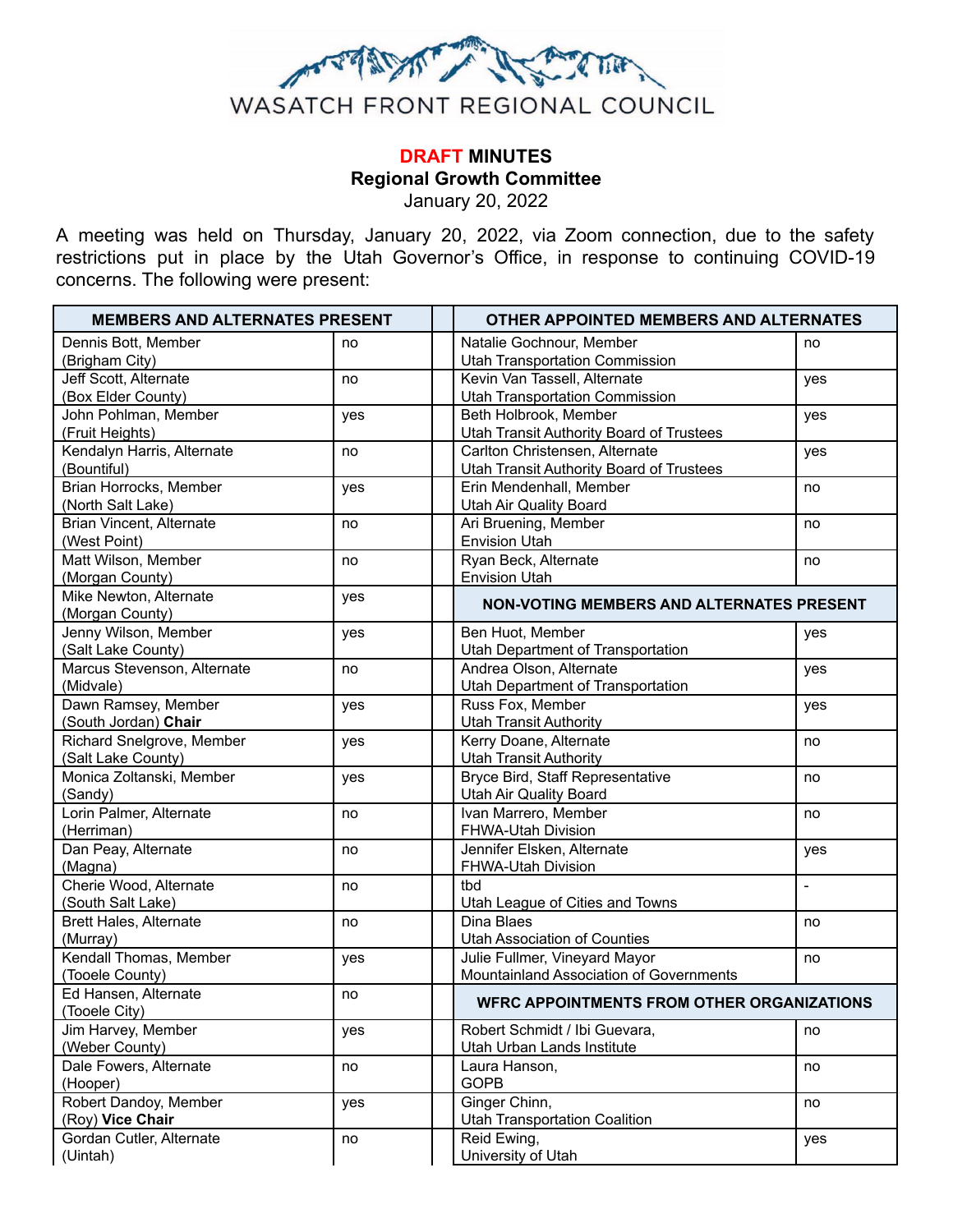| <b>OTHER ATTENDEES PRESENT, including WFRC Staff:</b> |                                                           |
|-------------------------------------------------------|-----------------------------------------------------------|
| Kelly Lund, FHWA                                      | WFRC Staff:                                               |
| Steve Sheilds, Herriman                               | Jory Johner, Ted Knowlton, Andrea Pearson, Andrew Gruber, |
| Jake Young Salt Lake Co                               | Rosie Hernandez, Bert Granbert, Miranda Jones Cox,        |
| Mary De Loretto, UTA                                  | Megan Townsend, Mikala Jordan, Mike Sobczak, Nikki Navio, |
| Kim Bell, Sandy City                                  | Bill Hereth, Hugh Van Wagenen, Christy Dahlbert,          |
| Wilf Summerkorn                                       | Julie Bjornstad, Lauren Victor, Matthew Silski            |

#### 1. **Introductions and Consent Agenda [00:00:05]**

Mayor Dawn Ramsey, RGC Chair, called the meeting to order at 9:31am. Introductions were made via roll call. **ACTION [00:03:52]** Mayor Ramsey entertained a motion to accept the minutes from October 21, 2021. A motion was made by Councilmember Kendall Thomas, and seconded by Commissioner Jim Harvey that the minutes be approved. Motion passed unanimously. **[00:26:34]** Mayor Ramsey welcomed the new and returning members of the Regional Growth Committee.

#### 2. **Public Comment [00:04:50]**

Mayor Ramsey opened the meeting for public comments. There were none.

#### 3. **Utah Legislative Session overview [00:05:15]**

WFRC Executive Director Andrew Gruber, and Government Affairs Manager Miranda Jones Cox provided an overview of the Legislative Session, which began Tuesday, January 18 and runs through Thursday, March 3. WFRC members can keep themselves apprised of notable legislation by subscribing to WFRC's [Government](https://wfrc.org/public-involvement/governmental-affairs-2/) Affairs emails which are frequently distributed during the session. Members may also reference WFRC's bill [tracker,](https://wfrc.org/billtracker/) found on WFRC's website, and/or provide input on these pieces of legislation by attending our weekly policy meetings on Thursday mornings at 8am at the Utah State Capitol building.

#### 4. **2023-2050 Regional Transportation Plan (RTP) Update [00:27.16]**

WFRC Senior Transportation Planner Julie Bjornstad and Active Transportation Planner Hugh Van Wagenen provided an update on development of the Regional Transportation Plan (RTP), the transportation element of the [Wasatch](https://wfrc.org/wasatch-choice-regional-vision-wcrv/) Choice Vision, by leading a discussion focused on two agenda items:

a. **Phasing criteria (prioritization of projects)**: How and what criteria should be used in prioritizing roadway, transit, and active transportation projects within the 2023-2050 Regional Transportation Plan?

b. **Considering the local context for regional projects**: How should the local and adjacent context affect the design and function of regional transportation facilities?

WFRC Deputy Director Ted Knowlton stated that these conversations about phasing and context-based design will continue at future RGC meetings and meetings of the RGC Technical Advisory Committee, which is composed mainly of staff planners from local governments in the Region. City planners are encouraged to attend the TACs throughout the year, as WFRC relies heavily on their input at the meetings.

#### **5. ACTION: Regional Transportation Plan (RTP) Amendment Process Update [001:04:14]**

WFRC Long Range Planning Director Jory Johner outlined proposed, recommended, modest technical modifications to the Regional Transportation Plan (RTP) amendment process. Changes to be considered represent a refinement to broader structural changes proposed, based on additional feedback from transportation partners.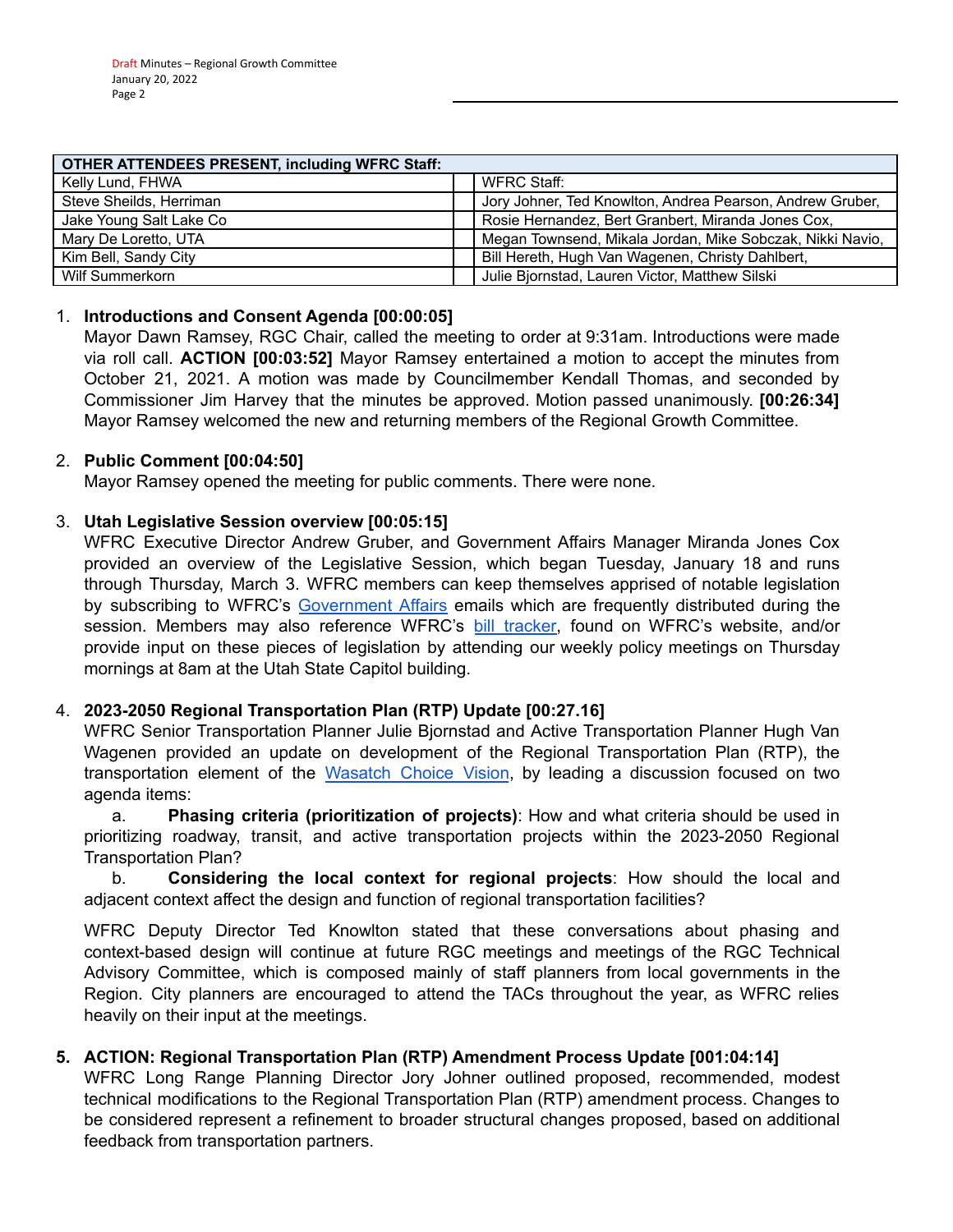Draft Minutes – Regional Growth Committee January 20, 2022 Page 3

Proposed process modification 1: Consultation with the Interagency Consultation Team (ICT) Proposed process modification 2: Align project types within each amendment level to the air quality conformity determination project lists

**ACTION [01:13:15]** Mayor Ramsey entertained a motion to recommend that the Wasatch Front Regional Council approve the modifications to the process for amending the Regional Transportation Plan. A motion was made by Commissioner Jim Harvey, and seconded by UTA Board Trustee Carlton Christensen.Motion passed unanimously.

#### 6. **Other Business [01:13:15]**

The next meeting is scheduled for March 17, 2022. Mayor Ramsey mentioned upcoming WFRC meetings through February, as well as the New Member Orientation, set for February 24.

#### 7. **Video: Overview of Utah Open and Public Meetings Act [01:15:38]**

With no further business, Mayor Ramsey stated that since Utah State law requires that elected officials serving on committees such as those of the Wasatch Front Regional Council receive training regarding the Utah Open and Public Meetings Act, an 8-minute video would now be shown in order to comply with this requirement. **ACTON: [01:36:51]** Mayor Ramsey asked for a motion to adjourn the meeting upon completion of the training video. UTA Board Trustee Carlton Christensen made a motion to adjourn upon the conclusion of the video, and Mayor John Pohlman seconded. The affirmative vote was unanimous.

#### 8. **Adjournment**

The meeting adjourned at 10:58am

*A recording of this meeting, as well as meeting materials, may be found on the WFRC website at [www.wfrc.org](http://www.wfrc.org/)*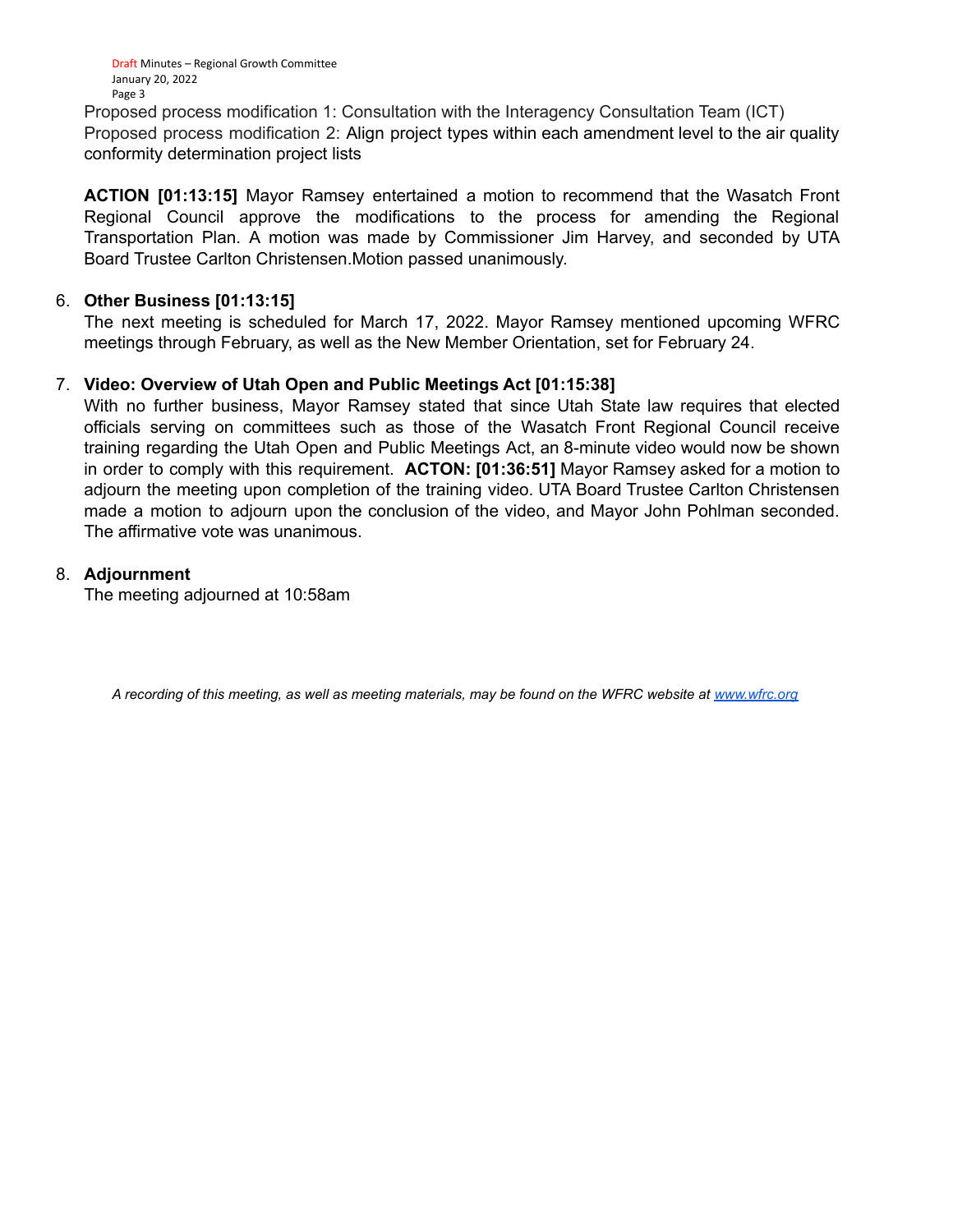| <b>DATE:</b>        | March 17, 2022                                  |
|---------------------|-------------------------------------------------|
| <b>AGENDA ITEM:</b> | 3                                               |
| <b>SUBJECT:</b>     | Legislative Session outcomes and Wasatch Choice |
| <b>PREPARED BY:</b> | Miranda Jones Cox, Government Affairs Manager   |

At the Wasatch Front Regional Council (WFRC) Regional Growth Committee meeting, the committee will be briefed on and discuss the outcomes of the 2022 General Legislative Session, focusing on key transportation, housing, and growth items.

#### **BACKGROUND:**

Another 45-day marathon legislative session came to a close on Friday, March 5th when the legislature adjourned *sine die* just before midnight. It was another unprecedented year for the state fiscally, with a near \$26 billion dollar budget appropriated (see the legislature's Budget [Quick](https://le.utah.gov/interim/2022/pdf/00002052.pdf) Facts and [Summary\)](https://le.utah.gov/interim/2022/pdf/00002063.pdf), and 513 passed bills*.* This was a significant session, both in terms of notable investments and substantive legislation, to address Utah's nation-leading growth and advance our region's shared [Wasatch](https://wfrc.org/wasatch-choice-regional-vision-wcrv/) Choice Vision.

Specifically, the legislature appropriated a \$1.2 billion multi-modal transportation infrastructure package with funding for roads, transit, and active transportation. We are thrilled that this package is consistent with the shared principles for [infrastructure](https://wfrc.org/PublicInvolvement/GovernmentalAffairs/JointLetterofSupportforInfrastructureInvestmentLegislature.pdf) investment developed by WFRC and its partners. The legislature also put significant dollars into housing affordability and planning for growth with funding for technical planning assistance and a statewide conversation on growth.

These funding items complement the dozens of bills passed to help to accommodate Utah's growth, housing, and transportation needs, including HB462 which makes various changes to moderate income housing plan requirements and requires station area planning, as well as SB140, which provides a limited expansion of the HTRZ tool to TRAX and BRT. You can find our 2022 Legislative Session Wrap Up [HERE,](https://docs.google.com/document/d/1rJo8ix8meYgI5qvey0LmYLdel834nDdlzde9DjAMbxQ/edit?usp=sharing) and can refer to our full [WFRC](https://wfrc.org/billtracker/) 2022 Bill [Tracker](https://wfrc.org/billtracker/) that shows which bills passed and which did not.

At the meeting, we will discuss how this funding and legislation tie with the Wasatch Choice vision, and how we can incorporate these new requirements into our work moving forward.

#### **RECOMMENDATION:**

This item is for information only.

#### **CONTACT PERSON:**

Miranda Jones Cox, 436-691-3043, [miranda@wfrc.org](mailto:miranda@wfrc.org)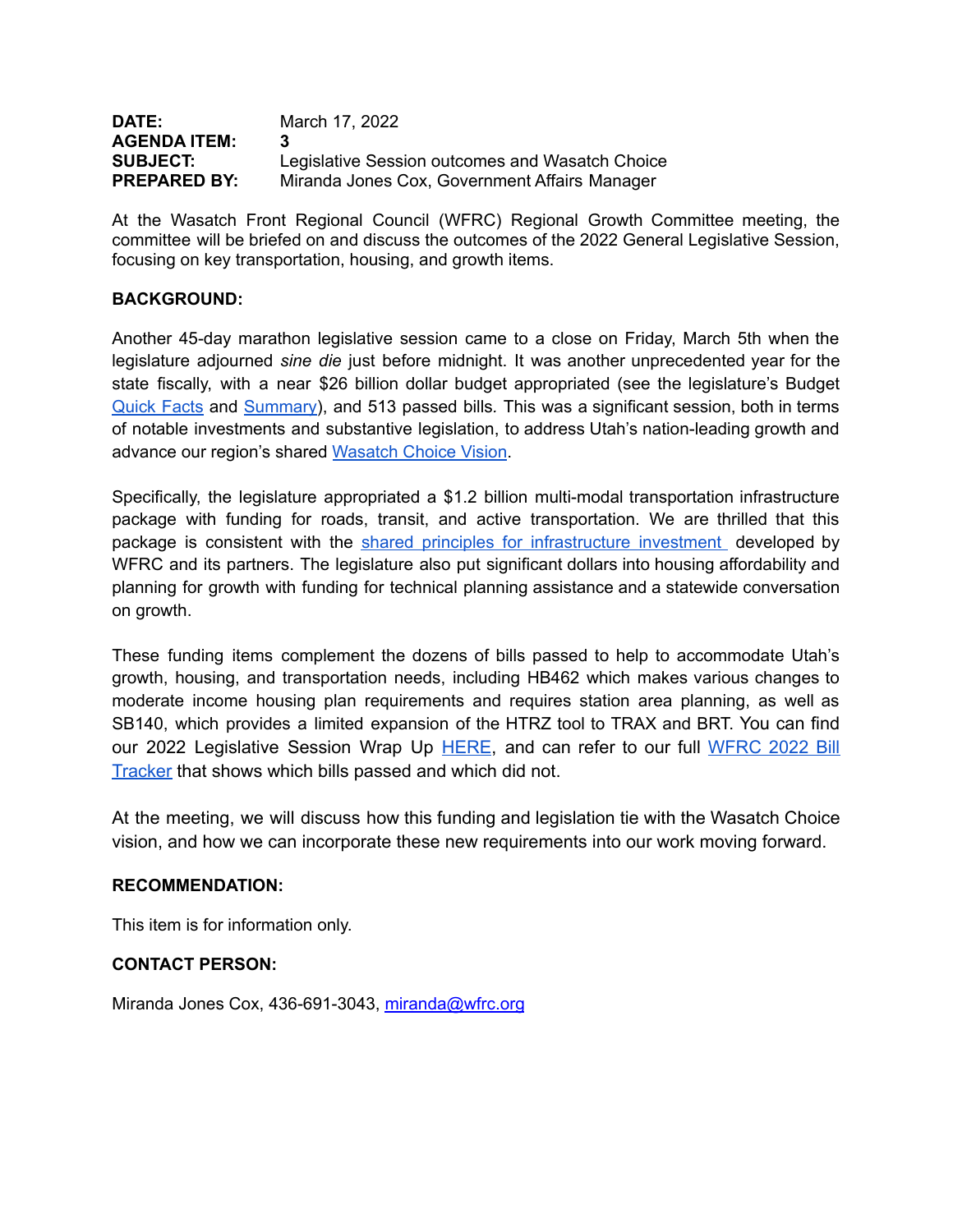| DATE:               | March 8, 2022                                                                 |
|---------------------|-------------------------------------------------------------------------------|
| <b>AGENDA ITEM:</b> | 4                                                                             |
| <b>SUBJECT:</b>     | Wasatch Choice and the 2023-2050 Regional Transportation Plan<br>(RTP) Update |
|                     |                                                                               |
| <b>PREPARED BY:</b> | Julie Bjornstad, Senior Transportation Planner                                |

At the March 17th Regional Growth Committee (RGC) meeting, WFRC staff will provide an update on development of the Regional Transportation Plan (RTP) — the transportation element of the [Wasatch](https://wfrc.org/wasatch-choice-regional-vision-wcrv/) Choice Vision. This will include:

- **1) Phasing Criteria**. Continuing the conversation from January, staff will outline the criteria and weighting for use in prioritizing roadway, transit, and active transportation projects within the 2023-2050 Regional Transportation Plan based on input from multiple sources. In conjunction with this item a motion to endorse the criteria is requested from RGC.
- **2) Finalized Preferred Scenario -** which represents the package of transportation projects and land development assumptions that will act as the basis for the next RTP. WFRC staff have reviewed comments on projects from Wasatch Choice Workshops and stakeholder outreach in collaboration with UDOT, UTA, and follow up with local communities.
- **3) Considering the local context for regional projects**. Next steps on exploring the context sensitivity of regional projects.

#### **,BACKGROUND:**

The [Wasatch](https://wfrc.org/wasatch-choice-regional-vision-wcrv/) Choice Vision is our shared framework to prepare our communities and Region to address the challenges of growth, prepare for uncertainties of the future, and preserve and enhance quality of life for generations to come. Through the Wasatch Choice Vision, WFRC coordinates regional transportation planning with local land use and economic development efforts. The regional transportation element of the Wasatch Choice Vision is the officially adopted RTP. The RTP is adopted every four years – the next RTP will be adopted in May 2023 and will address transportation needs through the year 2050.

#### **1) Phasing criteria**

A central part of the development of the RTP is prioritizing roadway, transit, and active transportation projects by *need* and then financially constraining projects by *anticipated available revenue*. A performance-based planning framework rooted in the ten [Wasatch](https://wfrc.org/vision-plans/regional-transportation-plan/2019-2050-regional-transportation-plan/establish-goals/) Choice [Vision](https://wfrc.org/vision-plans/regional-transportation-plan/2019-2050-regional-transportation-plan/establish-goals/) goals forms the basis of the RTP prioritization process.

Through the development of proposed phasing criteria, which are included with this memo, WFRC staff have been coordinating with our transportation partners and have worked to align state transportation funding evaluation criteria and WFRC federal transportation funding evaluation criteria to our long-range transportation planning efforts. Proposed phasing criteria was introduced at January RGC meeting and discussed at the February meetings of the RGC Technical Advisory Committee and the Active Transportation Committee. WFRC then refined the proposed phasing criteria based on feedback from transportation partners and committees.

#### **2) Finalized Preferred Scenario**

WFRC staff presented a draft Preferred Scenario at eight Fall Wasatch Choice Workshops in October and November with over 600 comments taken from local community elected officials and staff. Staff presented the draft Preferred Scenario to key stakeholders, such as private sector groups and major landowners, and held two additional workshops, one with community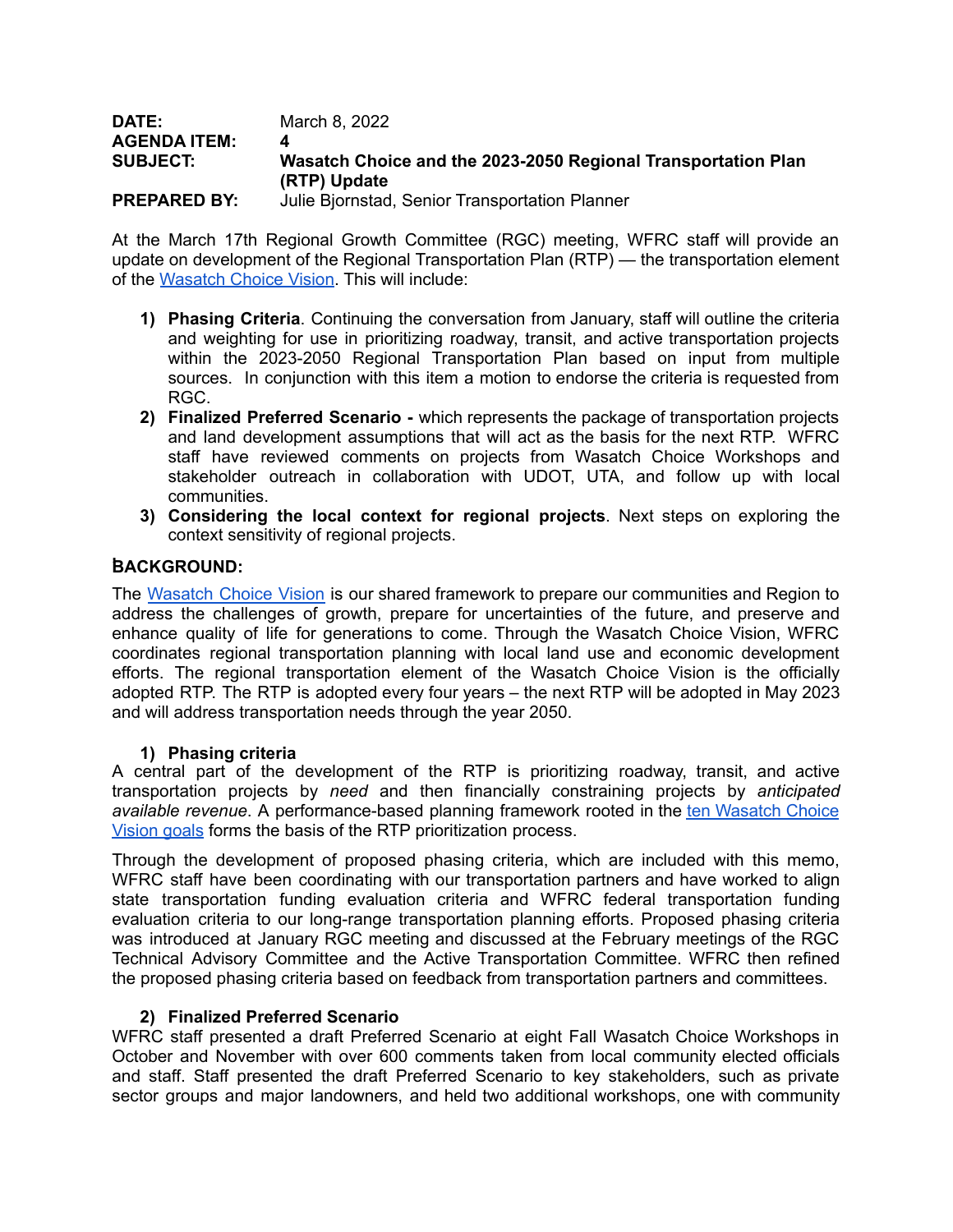organizations and one with federal, state, water, and school district agencies, over the following months. WFRC also sought public input through an online public comment map and received over 70 comments. Staff has worked closely with UDOT, UTA, and followed up with local community staff to address comments and now has a Final Preferred Scenario.

#### **3) Considering the local context for regional projects**

As part of the RTP process, WFRC and its partners have been exploring policy approaches to complement traditional transportation projects. One approach is how roadway design might consider variation in local land use and economic development context, such as the difference between a community's downtown and an industrial area. At the January RGC, WFRC staff introduced this topic to seek initial guidance. Next steps will be discussed building on that initial guidance.

#### **RECOMMENDATION:**

The WFRC staff requests that the Regional Growth Committee make a motion to endorse the phasing criteria.

Suggested motion language:

"I move that the Regional Growth Committee endorse the phasing criteria in substantially the form presented."

#### **ATTACHMENT:**

2023-2050 RTP Phasing Criteria

#### **CONTACT PERSON:**

Julie Bjornstad, 801-363-4250 ext. 1105, [julieb@wfrc.org](mailto:julieb@wfrc.org)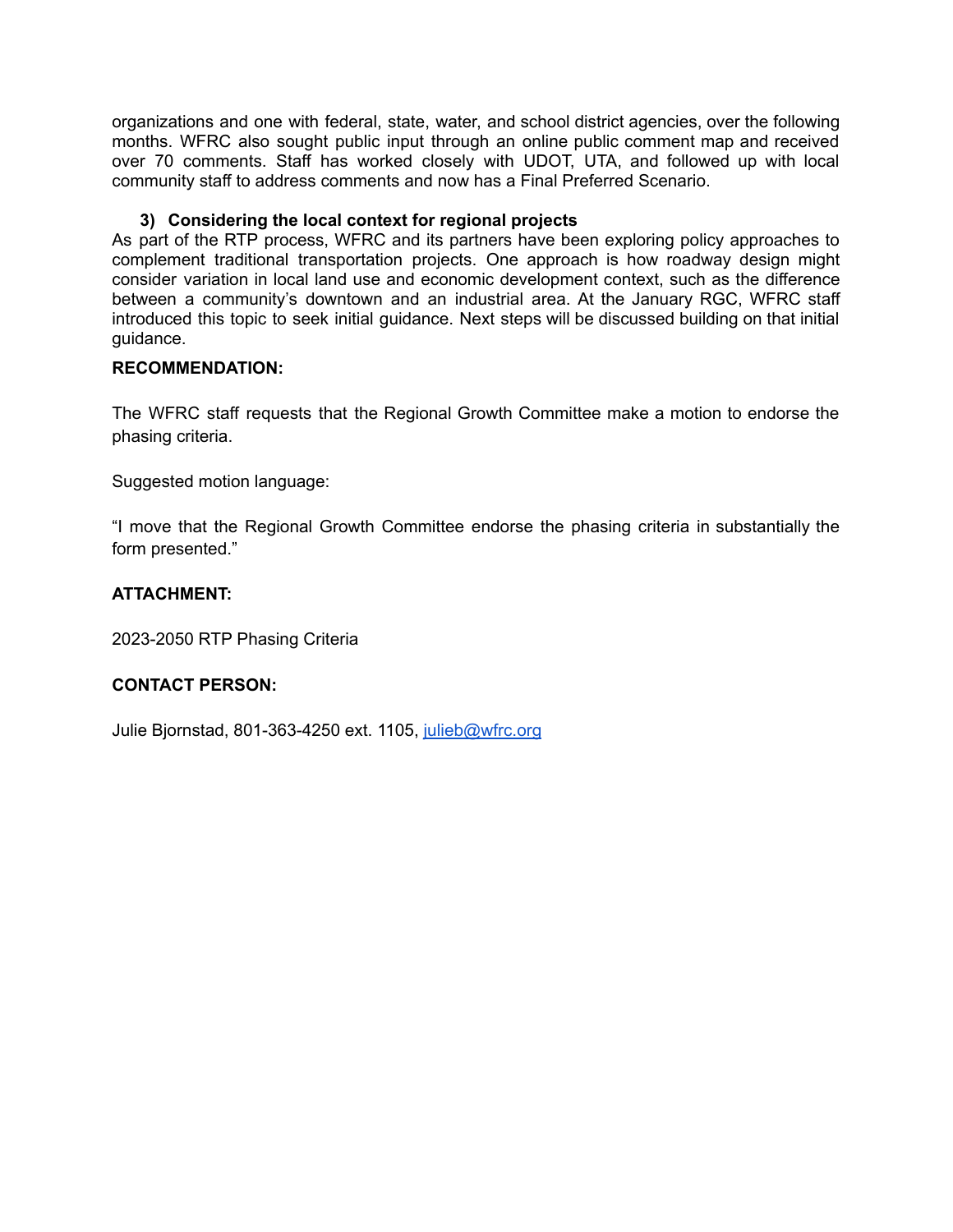# Regional Transportation Plan Needs-Based Phasing Criteria

The WFRC in consultation with UDOT, UTA, and local communities, prioritizes transportation projects into 10-year periods, also known as "phases." The three phases of the 2023-2050 RTP will be Phase 1: 2023 to 2032, Phase 2: 2033 to 2042, and Phase 3: 2043 to 2050.

Phasing is done both for when a project is anticipated to be needed (referred to as "need-based phasing"), as well as when a project is anticipated to be funded (referred to as "financially constrained phasing"). Phasing of the RTP projects is guided by the Wasatch Choice 2050 regional goals. This is done by translating the goals into specific criteria to help WFRC understand how a project advances these goals.

This document includes the working phasing criteria and weighting for active transportation, roads, and transit projects.



## Active Transportation Project Phasing Criteria

| <b>WASATCH CHOICE GOAL</b>                          | <b>CRITERIA</b>                                                     | <b>DESCRIPTION</b>                                                                                                       | <b>WEIGHTING</b> |
|-----------------------------------------------------|---------------------------------------------------------------------|--------------------------------------------------------------------------------------------------------------------------|------------------|
| Safe, user-friendly streets                         | Improves safety                                                     | Project reduces level of traffic stress for an<br>active transportation user                                             | 15               |
|                                                     | Addresses latent bicycle demand                                     | Project is in an area of high existing and<br>potential active transportation demand                                     | 15               |
|                                                     |                                                                     |                                                                                                                          |                  |
| <b>Quality transportation choices</b>               | Improves network connectivity                                       | Project connects to or crosses an existing<br>active transportation facility                                             | 20               |
|                                                     | Improves connections to transit                                     | Project accesses existing or planned transit<br>station/stop                                                             | 10               |
|                                                     | Improves connections to shared<br>mobility services                 | Project is in a bike share or micro-mobility<br>service area                                                             | 5                |
|                                                     |                                                                     |                                                                                                                          |                  |
| Livable and healthy communities                     | Supports the Wasatch Choice for<br>2050 and revitalizes the economy | Project improves access to Wasatch Choice<br>centers                                                                     | 10               |
|                                                     | Improves health outcomes                                            | Project is in an area with high or very<br>high Utah Department of Health's Health<br>Improvement Index                  | 5                |
|                                                     |                                                                     |                                                                                                                          |                  |
| Access to economic and<br>educational opportunities | Improves access to opportunities                                    | Project improves access to jobs and<br>households that can be accessed in defined<br>travel shed                         | 10               |
|                                                     | Improves access to opportunities<br>in Equity Focus Areas           | Project improves access to jobs and<br>households that can be accessed in defined<br>travel shed from Equity Focus Areas | 5                |
|                                                     | Improves access to and within<br><b>Equity Focus Areas</b>          | Project improves access to Equity Focus<br>Areas                                                                         | 5                |
|                                                     |                                                                     |                                                                                                                          | 100              |

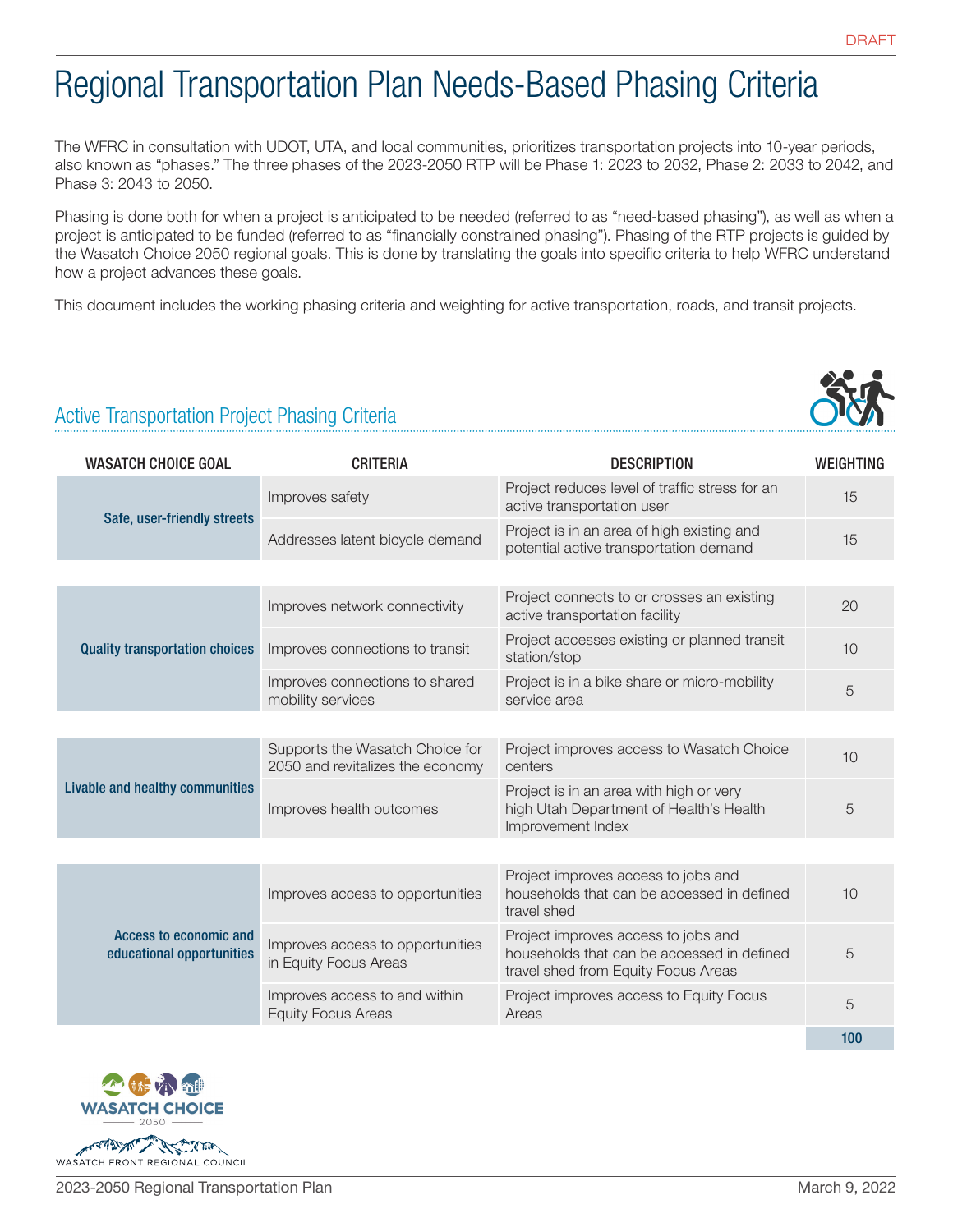## Roadway Project Phasing Criteria



#### WEIGHTING\*

| <b>WASATCH CHOICE</b><br><b>GOAL</b>                                             | <b>CRITERIA</b>                                                     | <b>DESCRIPTION</b>                                                                                                              | WITHIN<br>COMMUNITY | COMMUNITY<br>TO REGION | <b>REGION TO</b><br><b>REGION</b> |
|----------------------------------------------------------------------------------|---------------------------------------------------------------------|---------------------------------------------------------------------------------------------------------------------------------|---------------------|------------------------|-----------------------------------|
|                                                                                  | Improves access to<br>opportunities                                 | Project improves access to jobs and households<br>that can be accessed in defined travel shed                                   | 15                  | 15                     | 15                                |
| <b>Access to economic</b><br>and educational                                     | Improves access to<br>opportunities in Equity<br><b>Focus Areas</b> | Project improves access to jobs and households<br>that can be accessed in defined travel shed from<br><b>Equity Focus Areas</b> | 5                   | 5                      | $\overline{0}$                    |
| opportunities                                                                    | Supports affordable<br>transportation costs                         | Project provides multi-modal options to Equity<br><b>Focus Areas</b>                                                            | 10                  | 5                      | $\overline{0}$                    |
|                                                                                  | Enhances freight mobility                                           | Project is located on a facility with a high truck<br>volume percentage                                                         | 5                   | 10                     | 15                                |
|                                                                                  |                                                                     |                                                                                                                                 |                     |                        |                                   |
| <b>Manageable and</b><br>reliable traffic<br>delay<br>conditions                 | Reduces vehicle hours of                                            | Project reduces vehicle hours per mile and delay<br>(for existing roads) OR                                                     |                     |                        |                                   |
|                                                                                  |                                                                     | Project increases connectivity or provides<br>redundancy in the network (for new roads)                                         | 10                  | 15                     | 20                                |
|                                                                                  |                                                                     |                                                                                                                                 |                     |                        |                                   |
| Safe, user-friendly<br>streets                                                   | Improves safety                                                     | Project is on facility with low usRAP star rating and<br>would reduce serious and/or fatal crashes                              | 15                  | 10                     | 10                                |
|                                                                                  |                                                                     |                                                                                                                                 |                     |                        |                                   |
| Improves state of good<br><b>Fiscally efficient</b><br>repair<br>communities and |                                                                     | Project replaces or improves deficient bridge                                                                                   | 5                   | 5                      | 5                                 |
|                                                                                  |                                                                     | Project replaces or improves deficient pavement                                                                                 | 5                   | 5                      | 5                                 |
| <b>infrastructure</b>                                                            | Advances previous<br>investments                                    | Project is included in a completed or underway<br>environmental study                                                           | 5                   | 5                      | 5                                 |
|                                                                                  |                                                                     |                                                                                                                                 |                     |                        |                                   |
| <b>Livable and healthy</b><br>communities                                        | Supports the Wasatch<br><b>Choice Vision centers</b>                | Project improves access to or within a Wasatch<br>Choice Vision center                                                          | 10                  | 10                     | 10                                |
|                                                                                  |                                                                     |                                                                                                                                 |                     |                        |                                   |
| <b>Quality</b><br>transportation<br>choices                                      | Supports transportation                                             | Project is compatible with an existing or planned<br>transit route                                                              | 5                   | 5                      | 5                                 |
|                                                                                  | choices                                                             | Project is compatible with an existing or planned<br>active transportation facility                                             | 10                  | 10                     | 10                                |
|                                                                                  |                                                                     |                                                                                                                                 | 100                 | 100                    | 100                               |

\*Projects will be categorized in three scales based on intent of the project: Within Community, Community to Region, Region to Region. All projects will be scored with the same criteria and methodology, but the weighing of criteria will change between the three scales. Examples of each scale are below.

a. Within Community: These projects serve more localized needs or are within one or two communities such as 900 East in Salt Lake County or Country Hills Drive in Weber County.

b. Community to Region: These projects tie communities to the region and serve both localized and regional needs such as Redwood Road or SR-193.

c. Region to Region: These projects serve regional trips that traverse multiple communities such as Mountain View Corridor or US-89 in Davis County.

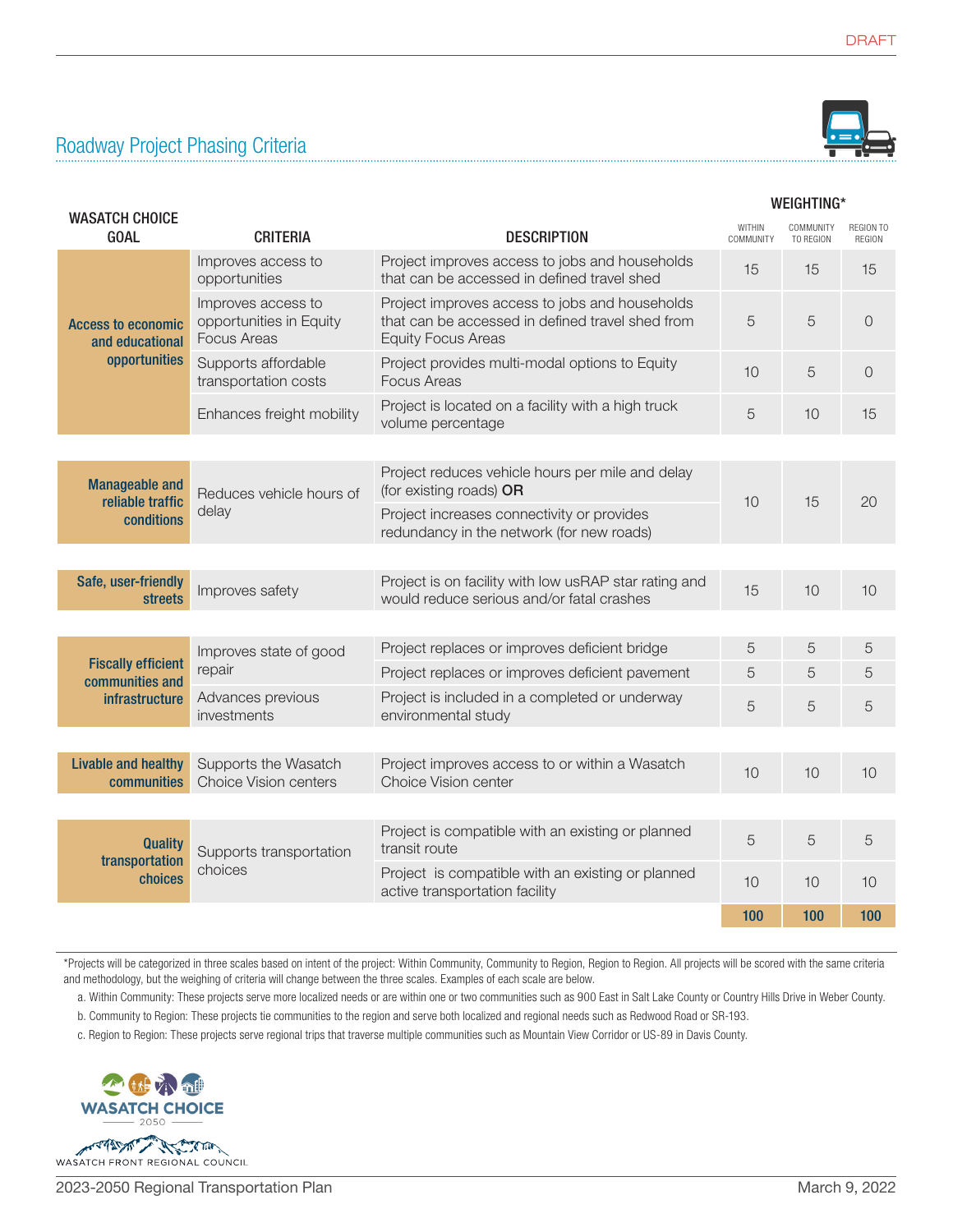

## Transit Project Phasing Criteria

| <b>WASATCH CHOICE GOAL</b>                                  | <b>CRITERIA</b>                                                  | <b>DESCRIPTION</b>                                                                                                          | <b>WEIGHTING</b> |
|-------------------------------------------------------------|------------------------------------------------------------------|-----------------------------------------------------------------------------------------------------------------------------|------------------|
| <b>Quality transportation choices</b>                       | Supports existing ridership                                      | Project has high ridership per mile with<br>base year socioeconomic data                                                    | 15               |
|                                                             | Supports projected ridership                                     | Project has high ridership per mile with<br>future year socioeconomic data + project<br>meets ridership threshold           | 15               |
|                                                             |                                                                  |                                                                                                                             |                  |
| Access to economic and<br>educational opportunities         | Improves access to opportunities                                 | Project improves access to jobs and<br>households that can be accessed in<br>defined travel shed                            | 15               |
|                                                             | Improves access to opportunities in<br><b>Equity Focus Areas</b> | Project improves access to jobs and<br>households that can be accessed in<br>defined travel shed from Equity Focus<br>Areas | 15               |
|                                                             |                                                                  |                                                                                                                             |                  |
| Livable and healthy<br>communities                          | Improves access to activity-dense areas                          | Project is in an area with high jobs and<br>residents per square mile within 1/4 mile<br>of stations                        | 15               |
|                                                             | Improves access to existing amenities                            | Project is proximate to existing amenities<br>(healthcare, schools, grocery stores,<br>government offices, parks)           | 10               |
|                                                             |                                                                  |                                                                                                                             |                  |
| <b>Manageable and reliable</b><br>traffic conditions        | Addresses areas of traffic congestion                            | Project is on or adjacent to corridor with<br>high levels of vehicular delay                                                | 5                |
|                                                             |                                                                  |                                                                                                                             |                  |
| Safe, user-friendly streets                                 | Improves access to transit                                       | Project is in an area with high walk<br>network connectivity                                                                | 8                |
|                                                             |                                                                  |                                                                                                                             |                  |
| <b>Fiscally efficient communities</b><br>and infrastructure | Advances previous investments                                    | Project is included in a completed<br>environmental or corridor study and/or<br>project right-of-way is preserved           | $\overline{2}$   |
|                                                             |                                                                  |                                                                                                                             | 100              |

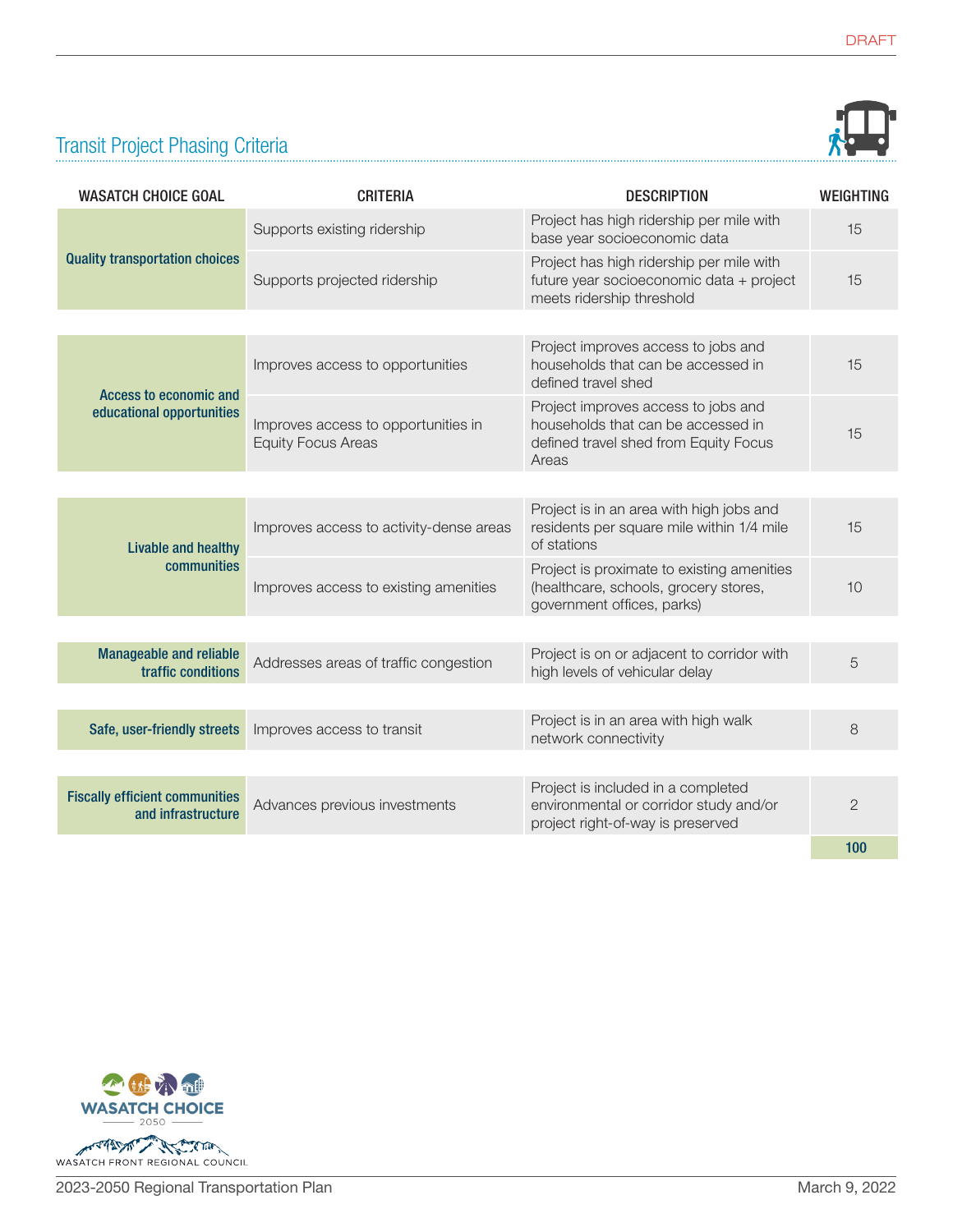| <b>DATE:</b>        | March 10, 2022                                               |
|---------------------|--------------------------------------------------------------|
| <b>AGENDA ITEM:</b> | 5                                                            |
| <b>SUBJECT:</b>     | New Research: How Utahns link growth, housing, and equity to |
|                     | their underlying values                                      |
| <b>PREPARED BY:</b> | Ted Knowlton, Deputy Director                                |

At the March 17th meeting, the Regional Growth Committee (RGC) will discuss new research by Envision Utah that seeks to understand how Utahns link their experiences with growth and housing to their enduring underlying values. This type of research helps us better understand Utahns' various attitudes towards growth and has been used in the past to inform planning processes and related communications throughout Utah.

Ari Bruening, CEO of Envision Utah will introduce the findings for discussion.

#### **BACKGROUND:**

Envision Utah has used values research to guide regional visioning and strategic planning for over 20 years. The first study, "Charting a Course for Utah's Future" was completed in May 1997. The most recent update was conducted in 2014. Since that time the state has witnessed massive economic and population growth.

The priority of this new research is to quantitatively identify the values and priorities underlying the issues and attributes of growth. A scientific survey with samples representing the entire population as well as key subgroups has been central to meeting this goal.

#### **RECOMMENDATION:**

This item is for information only.

#### **CONTACT PERSON:**

Ted Knowlton, 801-363-4250 ext. 1201, ted@wfrc.org